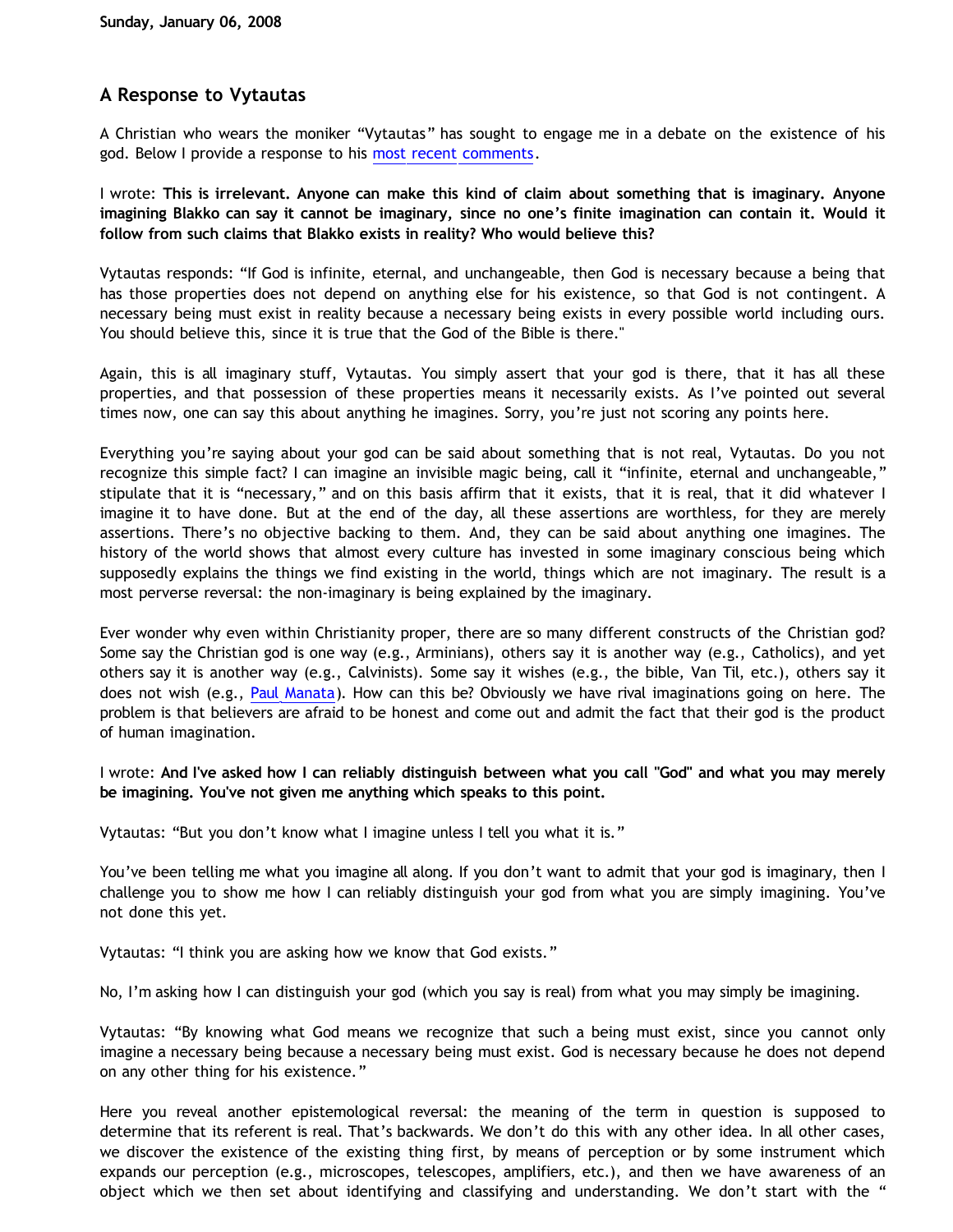meaning" of a concept – for instance, clouds – and then say, "well the meaning of 'cloud' is [X], and because of this, clouds must exist!"

As for what I can and cannot imagine, how do you know that I "cannot only imagine a necessary being"? I can say anything I imagine is a necessary being. This is a volitional exercise. I imagine Alokutsura. What is Alokutsura, you ask? Alokutsura is a necessary, infinite, eternal and unchangeable being! Because of the properties which I assign to it, it must exist! That's your whole argument, Vytautas. It can be used to "prove" the existence of anything I imagine. And still you make no progress in producing some process by which I can distinguish between what you call "God" and what you are simply imagining.

I wrote: **Same with anything that is imaginary. You're simply conceding that your god has a lot in common with imaginary things. This is on top of the fact that you've not explained how I can reliably distinguish what you call "God" from what you may simply be imagining. That doesn't bode well for your defense.**

Vytautas: "A material god does not bode well for my defense because a material god would depend on other things for his existence, since matter over time breaks down."

No, that's not the reason why it would "not bode well for [your] defense." The reason why a "material god" would not bode well for your defense is that a material god would be perceptually demonstrable. But you want your object of worship to lie beyond the access of our perception. This allows you to have control over it: it is whatever you say it is. In the end, it's all your word, but you want to appeal to the word of your god for authoritative backing. That doesn't help, for it's all imaginary anyway.

Vytautas: "God is spirit and does not depend on the material world for his existence."

What would stop someone from making assertions like this about something he is only imagining?

Vytautas: "Since you are a materialist,"

Where have I identified myself as a materialist? You are unfamiliar with my worldview.

Vytautas: "you would have to say that imaginary things are sense objects, since they are the chemical and electrical thoughts in your physical brain, unless you believe you have an immaterial mind."

Wrong again. I don't say that imaginary things are sense objects, and not for the reason that you suggest, either.

I wrote: **This objection is essentially no different from the one you provided above. And it fails for the same reason: anyone can make this kind of claim about something that is imaginary. I can call Blakko "a necessary being." Does that make Blakko real? According to the reasoning you offer here, it does. For you claim that "a necessary being must exist in all possible worlds including the actualized world we are apart of." By this reasoning, Blakko "must exist in all possible worlds including the actualized world we are apart of," for Blakko is "a necessary being." And yet, Blakko is something that I have imagined. See? I can make the kind of claim you make about your god about anything I imagine.**

Vytautas: "It seems you are giving an argument by contradiction, but you call God by the name Blakko. Since there is only one God any other thing that is equal to God is God. You are just using a different name for God, but both are essentially the same. Now we move to the historicity of the New Testament gospels."

The thing I imagined is imaginary. If you want to say that what I have imagined is "equal to God," then clearly you're conceding that your god is imaginary as well. No matter what name we give to that which is imaginary, it is still imaginary.

I wrote: **It's a storybook. The stories it contains are no more historical than the stories we read in a Harry Potter novel.**

Vytautas: "J. K. Rowling does not claim that Harry Potter is real, but the authors of the gospels claim Jesus is real."

That's irrelevant and misses the point. A storybook is still a storybook, regardless of whether or not its author claims its contents are historical.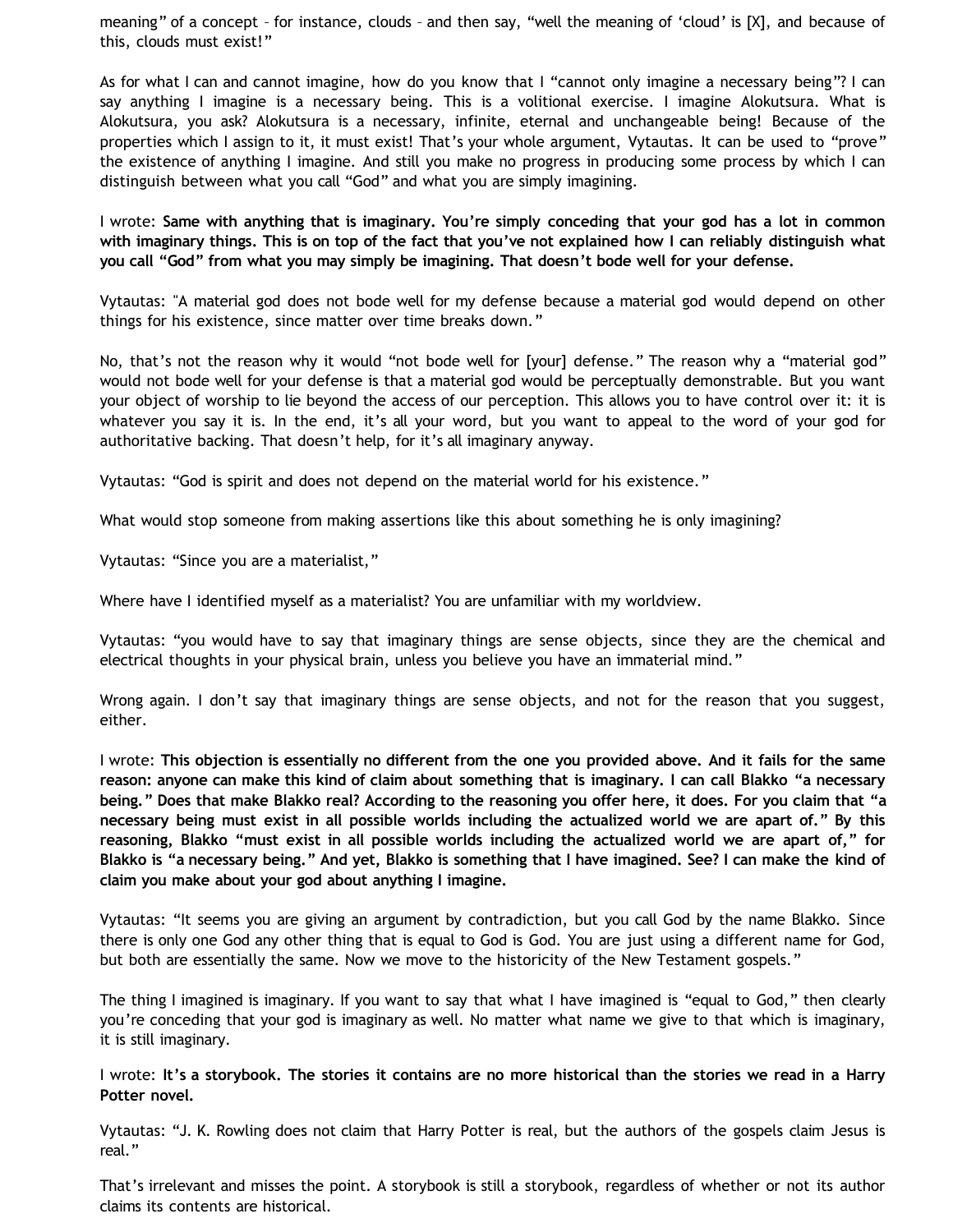## I wrote: **Simply "because of what is claimed"? That's your test for historicity? Anything better than this? What if someone said that a Harry Potter novel is history "because of what is claimed" in it?**

Vytautas: "Show where J. K. Rowling claims that Harry Potter is a real character if you really believe that."

I don't believe she does. But that would be irrelevant. Someone reading it and thinking it's true could claim Harry Potter is a real person. Someone who invests his imagination in what he reads in a Harry Potter novel, and operates, as Christians do, on an epistemology which fails to provide the necessary mental tools needed to distinguish between the actual and the imaginary, the real and the fictitious, could easily succumb to the impression that what he is reading is "historical." All the more if he \*wants\* it to be true, and even more if he' s fallen for various psychological sanctions (which are present in the bible, but absent in the case of Harry Potter books) which manipulate one into being afraid to recognize it's all fiction. It wouldn't be the first time (Christians and Muslims have been doing this for centuries), and it wouldn't be the last time.

Vytautas: "If Harry Potter is either real or fantasy, then that does not say anything if the New Testament is historical."

It doesn't have to in order for my point to stick.

Vytautas: "Also the claim a person makes about an event is not the only criterion for what is historical, but it is one of the criterions for historical events which eliminates Harry Potter."

So what are these other criteria which the New Testament has going for it that Harry Potter novels do not have going for them? Is it simply the part about the author of one storybook claiming his storbook is true, while the author of the other acknowledges hers to be fiction?

I wrote: **So, if the places I write about are in the real world, then anything I claim in writing took place in those places must have really happened, simply because those places are real? My garage is real – it is a real place. I now write a story about my encounter with a magic leprechaun in my garage. In my story about my encounter with the magic leprechaun I describe what he was wearing, how he climbed on top of my washing machine and started talking to me about a pot of gold he hid in my neighborhood. Is my story about the leprechaun true because it takes place in a place that is in the real world? Are you going to start looking for this hidden pot of gold now?**

Vytautas: "When I give a single criterion for history, then that does not mean it is the only criterion for history, but all the criterions work together to give a method for history."

Understood. But you see how weak this one criterion is, don't you? It is so weak that it does not work in concert with others. It would be silly to think it does.

Vytautas: "Another criterion is of many witnesses testifying to an historical event."

How many witnesses are testifying of the event which Paul records in I Cor. 15, which claims that the resurrected Jesus was seen by some 500 or so brethren? How many people have stepped forward to corroborate this event? What are the names of the 500 brethren? Where is their testimony? What exactly did they see? Did they see an apparition? That could be a mass hallucination. Did they see an actual human being? It could be a case of mistaken identification. Did it really even happen? We only have Paul saying in passing that it happened. Was Paul there? He does not claim to have been there. In fact, the way the passage reads as a whole suggests very strongly that Paul himself was not there. Also, if Paul is simply reciting a creedal formulation, as many have suggested, then he's simply repeating hearsay. Robert Price argues quite persuasively that [I Cor. 15:3-11 is an interpolation,](http://www.infidels.org/library/modern/robert_price/apocrypha.html) and is not even authentic to Paul's original letter.

Vytautas: "There are four gospels testifying to the historical events of Jesus, but you only give a short paragraph written only by one person about an event."

That's more than you've offered in response to my challenge. But it's moot anyway: if the gospels are fiction, then we cannot accept the claim that they are "testifying to [actual] historical events of Jesus." It's a storybook, just like Harry Potter.

Vytautas: "The more people testifying to the event, then the event has more reason to be believed than just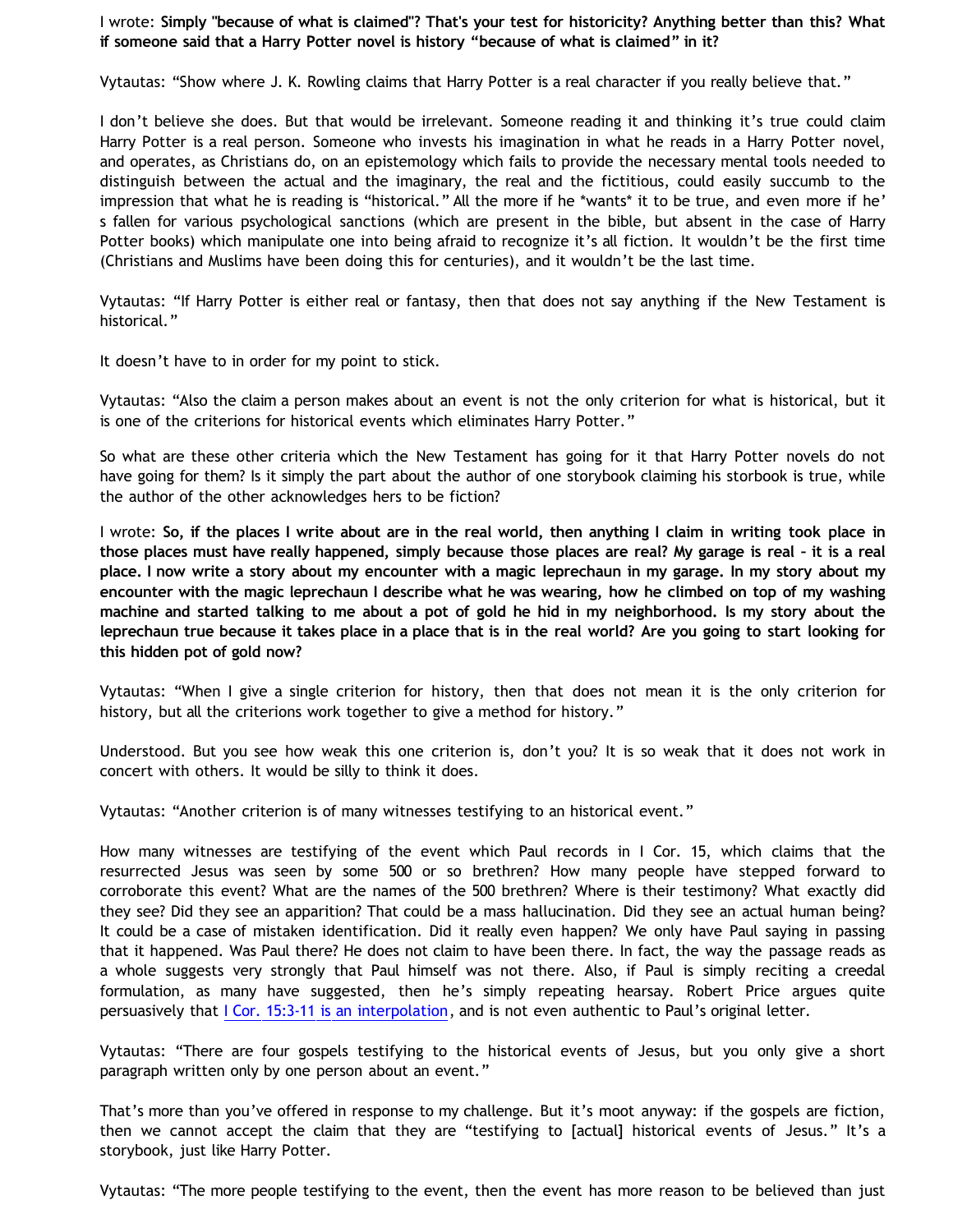one person."

It would be very easy for someone putting his imaginary story into writing to create characters who " witnessed" the events of the story. If he wanted readers to believe the story was actually historical, he would probably not hesitate to insert characters who are said to have witnessed the events in that story. So if the witnesses themselves are fiction, then they're worthless as witnesses of an actual historical event.

So why accept the claim that there are witnesses to the events described in the bible? Who witnessed Paul's conversion on the road to Damascus as recorded in the book of Acts for instance? Paul does not describe his own conversion in the same manner that Acts does in his own letters. So who witnessed this? The author Luke? Was he present then? Would you claim that he was reporting what Paul had told him? Where's your proof? How do you know that Luke was infallibly reporting firsthand reports, especially when Paul himself, when he takes the opportunity to describe his own conversion, fails to corroborate what we read in Acts?

Who witnessed Jesus' resurrection? It took place in a sealed tomb. You might say that people who knew Jesus saw him after he died on the cross and therefore must have been resurrected. Sounds like a made up story to me, and you've given nothing substantial to counter otherwise.

I wrote: **I'm not sure why you think this is "a better explanation." In fact, in reviewing all the defenses that believers have put forward in favor of the thesis that the New Testament records actual history, I've not found any evidence that legitimately secures that thesis.**

Vytautas: "There are prophesies of the Old Testament that confirms the New Testament. Psalm 22 tells that a company of evildoers encircles Jesus; they have pierced his hands and feet-- Jesus can count all his bones- they stare and gloat over him; they divide his garments among them, and for his clothing they cast lots. Matthew 27 says when the soldiers had crucified Jesus, they divided his garments among them by casting lots. And John 19 says when they came to Jesus and saw that he was already dead, they did not break his legs. But one of the soldiers pierced his side with a spear, and at once there came out blood and water. So the Old Testament gives evidence for the New Testament."

Again this is all very weak. Anyone writing a biography about Jesus who wanted to give it the stamp of Old Testament authority, could (and would!) sprinkle that biography with allusions to the Old Testament, since the Old Testament was already held as an authoritative source. Much of the gospels read this way, and even suggest this explicitly when, for instance, Matthew writes things like "this was done, that it might be fulfilled which was spoken of the Lord by the prophet…" (Mt. 1:22, see also 21:4, 26:56, et al.). If a passage in the Old Testament says that some people cast lots over a suffering servant's garments, the obvious thing to do would be to say this happened in the case of Jesus' garments after he was crucified, and PRESTO, the Old Testament passage becomes "prophetic." It's an easy trick, one which actually has precedent in many parts of the bible. The so-called "fulfillment" in the New Testament of so-called "prophecies" drummed up in the Old Testament, is so contrived as to give away the game.

I wrote: **At the very most, the stories we read record what some people (e.g., their authors) believed, not " sensed." Even the New Testament makes it clear that no one "sensed" Jesus rising from the dead, for according to the stories it took place in a sealed tomb.**

Vytautas: "But there are accounts of post-crucifixion accounts of the resurrected Jesus who is alive. They could not be all false, because there could not be mass-hallucinations, since hallucinations are an individual experience and not a group experience. A better explanation is Jesus actually rose from the dead, and other people saw him and wrote about him."

That's not a "better explanation" by any rational measure. A better, rational explanation is that we're reading a legend that has germinated from relatively more inert seeds. Are you saying that is not possible?

Besides, in the case of I Cor. 15, which refers to a large group of people who supposedly saw Jesus, it's important to keep in mind that this one reference does not constitute mass corroboration. That Christian apologists seem to think it does only shows how silly their position is, and how desperate they are to defend it. It is the statement of one man artificially given the weight of many. So there's really no need to assert mass hallucination here. Although mass hallucination has been shown to be possible (really, are you expecting me to accept that mass hallucination is not possible, but resurrection of the dead is?), if the very claim that the people in question is very shaky at best, as in the case of the anonymous 500 brethren in I Cor. 15, then it's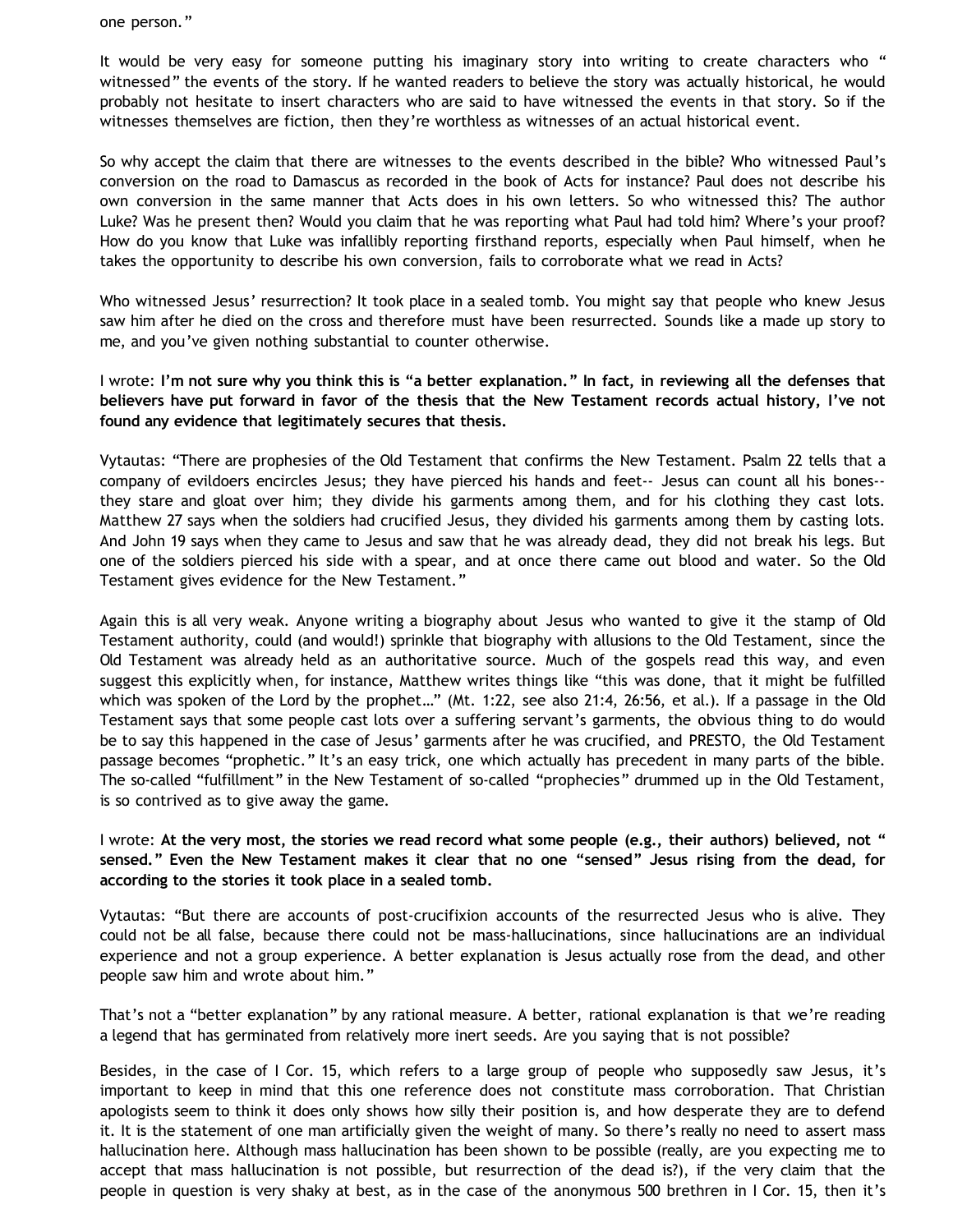moot to begin with.

I wrote: **Are you saying that the author of the gospel according to Matthew "sensed" that Mary was a virgin when she gave birth to Jesus? What makes you suppose this?**

Vytautas: "Matthew did not see directly Mary give birth to Jesus, but he used other testimony to account for this event."

What "other testimony"? Where is that "other testimony"? Essentially, you're saying that the virgin birth is hearsay for the author who put it in his biographical narrative of Jesus. Historically speaking, that's as unreliable as it gets. Yet you want people to believe this as if it held sway over their lives forever. You're emotionally invested in the story, just as you're emotionally invested in the outcome of our discussion.

Vytautas: "He sensed the people who witnessed the event that gave the testimony."

So, what people did he sense? Who are these "people who witnessed the event that gave the testimony"? Why didn't those people record their testimony themselves? And think of the time span here. Earliest dates for the writing of the gospel of Matthew put it to 70 AD, if not later. When was Jesus born? At least 70 years prior to Matthew's writing. Whoever these "people who witnessed the event" of Jesus' virgin birth would have been adults at the time it allegedly happened. So some 70 or 80 years later, they're telling this guy Matthew that Jesus' mother was a virgin when she gave birth to him? Come now, Vytautas, surely you don't expect me to believe this, do you?

I wrote: **Who "sensed" the saints who according to the gospel according to Matthew (see 27:52-53) rose out of their graves and went walking through the city showing themselves to many? Only Matthew mentions this; no one else in all of history corroborates this story. Was Matthew the only one who "sensed" this? Perhaps he was on drugs, or hallucinating. We know that people take drugs and hallucinate. But you would prefer that we dismiss this possibility and accept, for apparently no good reason whatsoever, that this story is historical. Ain't happenin', Vytautas.**

Vytautas: "We know people witness events and record them."

Yes, we do know this. We also know that people make mistakes, report things without investigating them firsthand, imagine things, fail to distinguish between imagination and reality, and write fiction.

Vytautas: "But you would prefer that we dismiss this and accept, for apparently no good reason whatsoever, that Matthew took drugs."

Well, if I am expected to believe that dead people rose from their graves and walked around in a city showing themselves to many, and only one person reports this – in passing, to boot – with no corroboration whatsoever, why shouldn't I at least entertain the possibility that the person who wrote this may have been under the influence?

Vytautas: "You have no historical evidence that Matthew took drugs."

And likewise, we have no historical evidence whatsoever that a bunch of zombies crawled out of their graves, walked through a city and showed themselves to many. But if you want evidence that someone was taking drugs, look at what they say, do and write. There's an indication there. Of course, it could be that the author of Matthew was not on drugs, and soberly invented his elaboration of Mark's gospel.

Vytautas: "Matthew might be the only one that recorded the event, but he wrote that the saints went into the holy city and appeared to many."

Matthew claims that this happened. But where's the proof? If dead people rose out of their graves and showed themselves to a bunch of people, who were those people, and why don't we have any of their firsthand testimonies? Was Matthew among these people? Even the author doesn't claim to have seen this himself.

Vytautas: "If you can dismiss historical events because there is only one person that wrote about the event, then I can dismiss your stories that you tell me."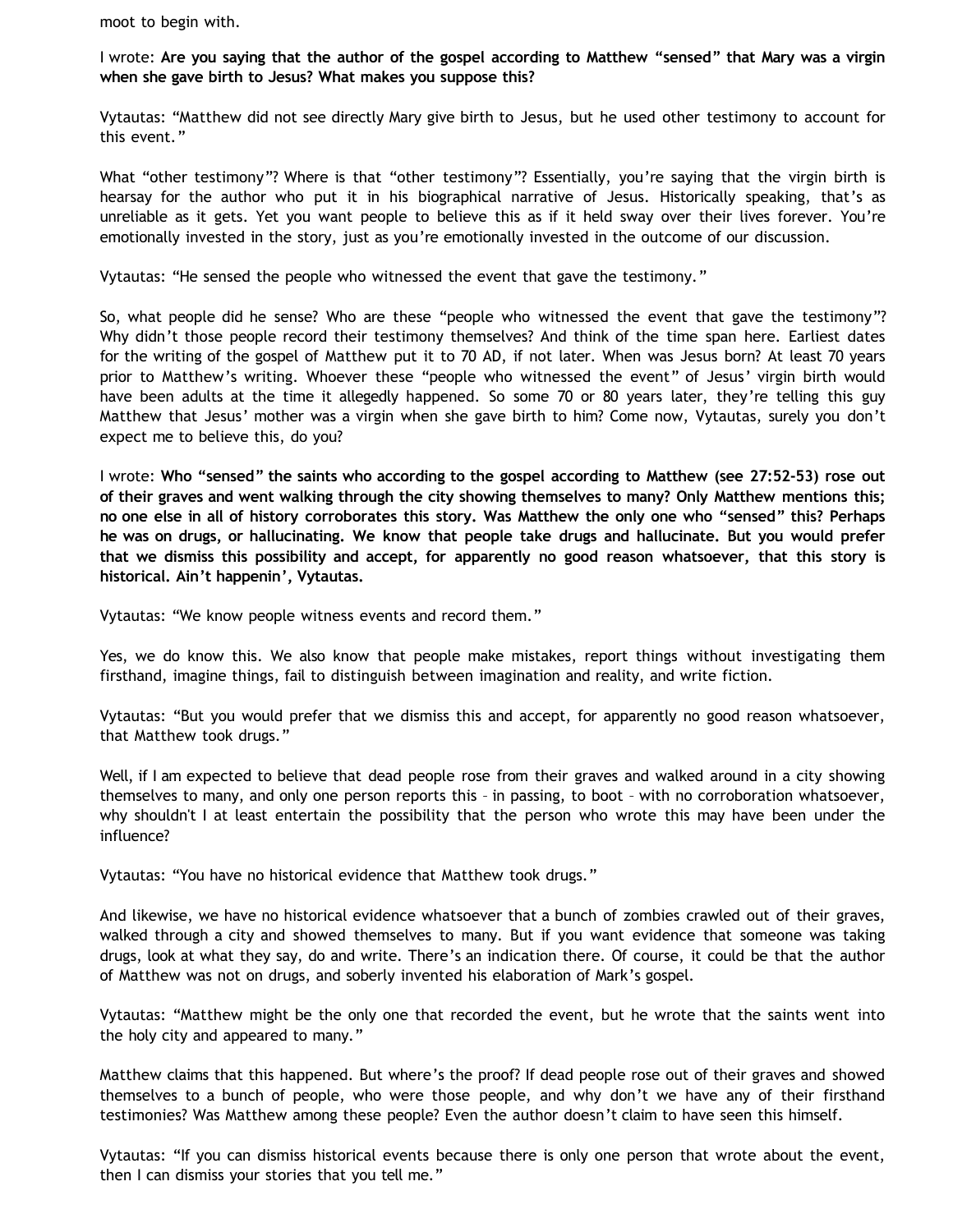Threatening to dismiss my stories will not make me suddenly believe what is written in the New Testament. You're free to dismiss my stories all you like. Besides, it is not simply because the stories in the New Testament are not corroborated that I do not accept them. There are other factors. For one, they all presuppose the primacy of consciousness metaphysics, which I know is false. I've demonstrated this time and time again on my blog. That's sufficient reason as any to dismiss them. Any position which reduces to a subjective foundation should be dismissed because of this. There's also the fact that the New Testament is riddled with evidences showing that the Jesus story was elaborated on over time, growing from faint glimmers in Paul's letters to full-blown legends in the gospels and the book of Acts. So there are numerous reasons why I "dismiss" the New Testament as unhistorical, not just the one reason you cite here.

I wrote: **I simply point out that those who claim that there is a god fail to provide any way by which I can reliably distinguish between what they call "God" and what they may merely be imagining. Your response to my challenge is a prime example of this. I also point out that the traditional notion of "God" is internally incoherent, just as the notion of a square circle is. See my essay** [Gods and Square Circles](http://www.geocities.com/katholon/squarecircles.htm) **for details.**

Vytautas: "You seem to say that one cannot change the world by merely thinking something will change in the world, so that God cannot create the world because a mind cannot manipulate matter. But God is not a creature like you me, but he is the Creator that is able to create matter out of nothing."

Good. Let's see a demonstration of this ability. Give me more than just the claim that a being with such ability exists. Anyone can imagine such a being. But so far, you've not given me any good reason to suppose your god is something other than imaginary. And, I don't think you can.

I wrote: **I've never argued "I do not sense God, therefore God does not exist." Nor are my criticisms of theism reducible to this. However, I would point out that, by describing their god as something non-sensible, and making the kinds of claims to knowledge that they do, Christians show how nonsensical their beliefs are. If you have no means of achieving awareness of your god, then by what means could you know that it exists?**

Vytautas: "I know God exists by means of the creation he has made and the light of nature in man, since he is created in the image of God."

These "reasons" not only fail to address my questions, they beg the question for they assume that the god in question exists, which is precisely what you're called to validate. The notion of "creation" assumes a creator, which is your god (isn't it?), so affirming that there is a creation created by the creator in question gets you nowhere. Similarly with the notion that man was "created in the image of God." Man is nothing like the god which Christians describe, so it's unclear in what respect man is supposed to bear the Christian god's image. I' ve examined many attempts to validate this and will post some material on it soon on my blog, but nothing so far seems to answer the important questions. Rather, what we have here is a Christian slogan which doesn't really mean anything and has no objective basis whatsoever, a slogan which is asserted in order to stop inquiry rather than address legitimate questions.

Also, notice that "by means of the creation he has made" fails to address my question because it does not identify an alternative to sensation and perception as a means of knowledge. By pointing to "creation" you're suggesting that you had to infer your god's existence, that you do not have direct, firsthand awareness of it. Did you mean to say this? If you infer its existence, what is your starting point, and how did you end up with the conclusion that the Christian god is real? Assuming "creation" only begs the question, as I mentioned above. So hopefully you have something better than this? Now, if you claim to have direct, firsthand awareness of this thing you call "God," then by what means do you possess awareness of this object? You've identified how you do not have awareness of it when you say that your god cannot be sensed or perceived. So, how can one have awareness of it? Or, does no one have awareness of it? If no one has awareness of it, why believe it's real? Again, try to answer these questions with the distinction between the real and the imaginary in mind. So far, you've performed miserably in this respect.

Vytautas: "You say that you do not argue that God cannot be sensed, therefore God does not exist. But then you say that we are nonsensical to describe God as non-sensible. You cannot have it both ways, since you are giving the same argument."

Read it again: I wrote: "by describing their god as something non-sensible, *and making the kinds of claims to knowledge that they do*, Christians show how nonsensical their beliefs are."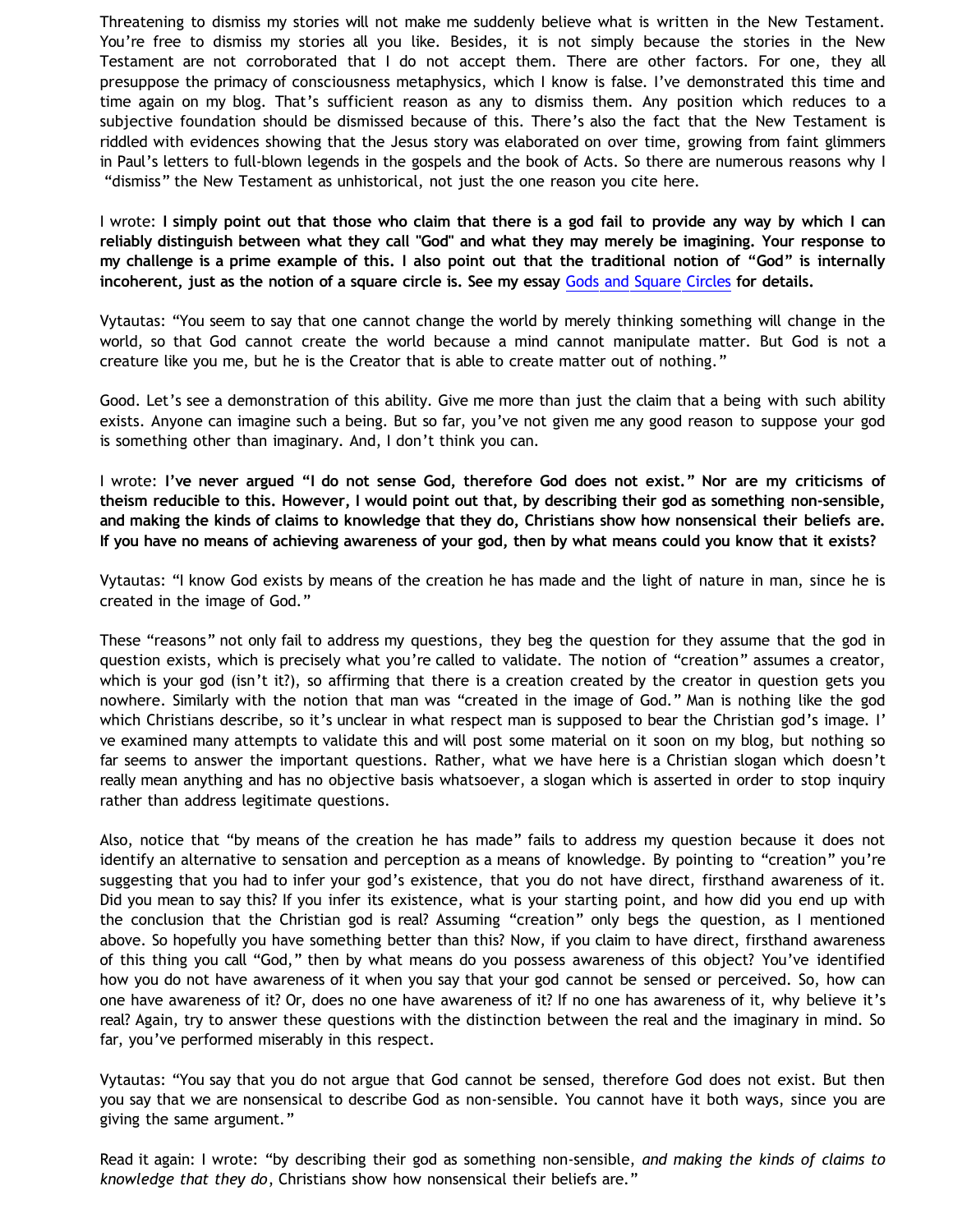The stipulation that your god is non-sensible, *coupled with other things Christians say about why they believe their god exists* (such as the question-begging appeal to "creation" that we saw in your own statement above), indicate how nonsensical Christianity is.

I wrote: **If you say that you infer its existence from things that you do perceive, then what is the rationale behind your inference? This is where arguments for theism come into play. I've not found one which is sound. If you say that you do possess a faculty by which you can achieve direct awareness of what you call " God," what is that faculty, how does it work, and how do you distinguish that faculty from your imagination?**

Vytautas: "It is necessary for a creation to have a Creator."

I take it by this response that you are affirming that you infer your god's existence rather than have awareness of it directly. So unlike many Christians, you do not claim to have direct, firsthand awareness of your god. Otherwise I would expect to see you identify the means by which you have such awareness (such as when I point to my senses to identify the means by which I have direct awareness of my computer screen, the shirt I' m wearing, the amount I need to pay on a bill I receive in the mail, etc.).

You say that creation needs a creator. Okay, fine. Now you need to prove that what you call a "creation" was in fact created, that it is in fact a "creation." Let's see how effectively you can do this.

Vytautas: "The Creator gives meaning and purpose for creation which was created by God. If not, then you can have the creation without a Creator. But then you have no explanation for creation, and then say that existence exists."

Existence exists, and only existence exists. Existence is an irreducible primary. It is not the result of something "prior" to existence; there is no "prior" to existence. Either you start with existence, or you start with non-existence. Implicitly this is what the theist does; he finds beginning with the irreducible fact that existence exists unsatisfying, typically for reasons that are unclear to himself, and that is why he wants to posit a form of consciousness which is responsible for bringing existence into existence. My analysis of the theist's dilemmas is not inaccurate. Observe:

Vytautas: "But where does existence come from?"

I love this question – it confirms that my antiapologetic approach has been right on all along. Let's consider it: "Where does existence come from?" Well, what is the alternative to existence, if not non-existence? If we accept the premise buried in your question, the only answer that would satisfy it would be: from non-existence. But you want to say that existence comes from your god (it created existence, right?), but also that your god exists. So your question leads you to a self-contradiction. You demand an explanation for existence, suggesting that existence "came from" something other than existence (i.e., non-existence), and yet say that it came from something that exists. In rational philosophy, your question commits what is known as the fallacy of the stolen concept. Incidentally, this fallacy is inescapable in the religious view of the world.

Vytautas: "If it was always here, then we could not come to this point of time because before this time an infinite amount of time had to pass before we got here. But then we would never get to this point in time because an infinite amount of time had to happen before we got here."

This line of argument not only ignores the fact that time presupposes existence, it also ignores the fact that it is always *now -* i.e., the present is eternally continuous. We could not conceive of past or future times if the present did not exist. Challenges to this point will inevitably involve a false conception of time. A rational understanding of time does not lead to the conundrum you try to raise because time is conceptual, not metaphysical. This is a common mistake among thinkers, but it is a mistake nonetheless.

Vytautas: "But on the Christian position, God created time at the moment of creation and a finite amount of time can happen until this point in time."

It is true that I can *imagine* this happening. But again, the imaginary is not real. You can claim that "God created time," but simply claiming this to be the case does not make it true. And notice that it is posited in answer to a fallaciously conceived problem. "God" is asserted as the solution to a problem that simply does not exist. If this is how you infer your god's existence, no wonder so many people reject it.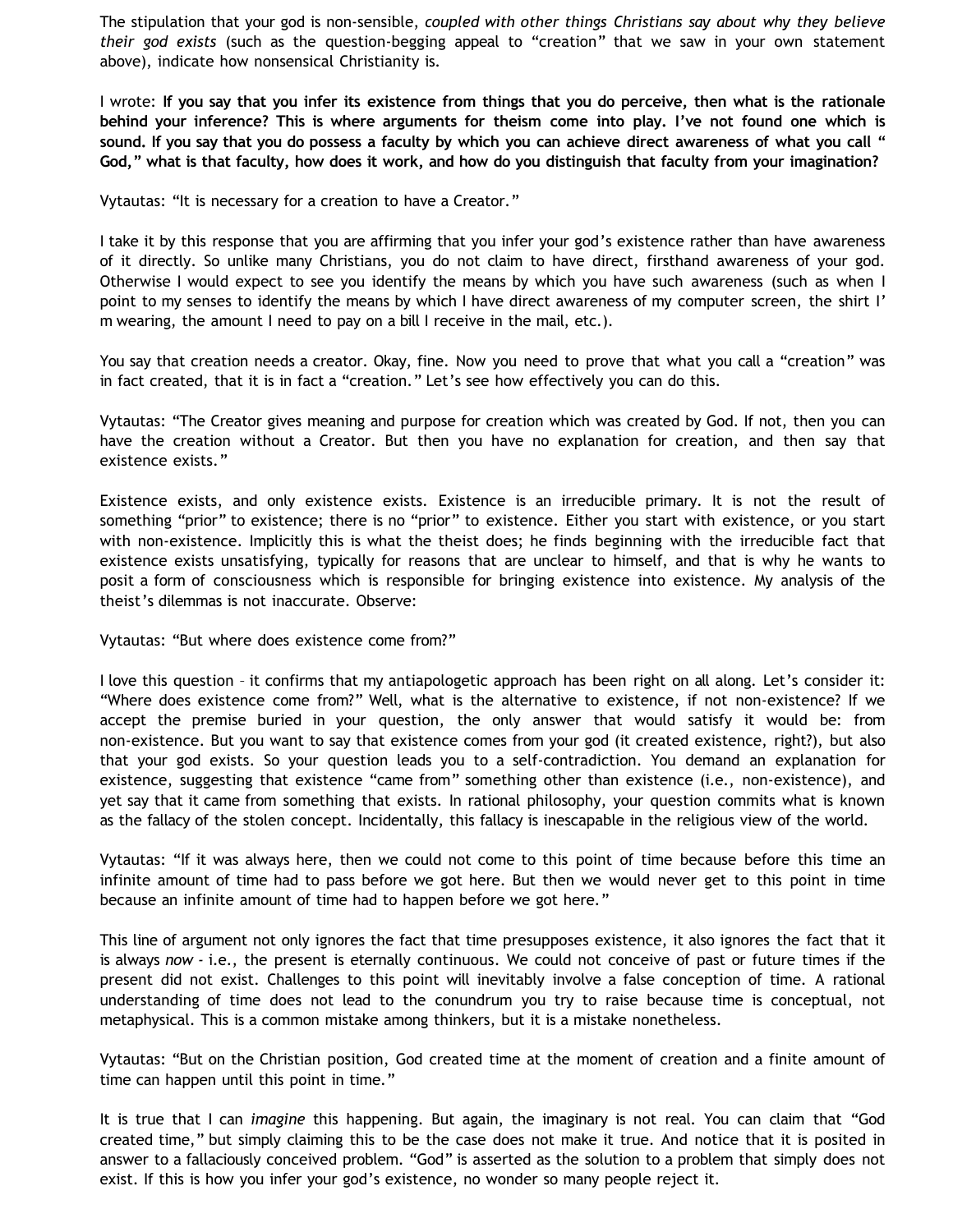Vytautas: "If you say that all that is real must be capable of being sensed, then do you know this claim about all of reality?"

Careful not to make a category mistake here. My knowledge is not an object that exists independent of me, so it is not bound to conditions that attend objects which exist independent of me. I know what I know by a means of knowledge. It's called reason. It is the faculty which identifies what I perceive and integrates what I perceive into the sum of my knowledge. You want me to accept as knowledge something which I cannot perceive and integrate into the sum of my knowledge without contradicting it. Why should I do this? You offer no good reasons for this.

I wrote: **I have not made this claim, so I do not need to defend it. My sensing something is not a prerequisite for it to be real. But if I am going to accept as knowledge the claim that something exists, that claim needs to have some kind of evidence to support it, it must be coherent, and it must be capable of being integrated with the knowledge that I have validated without contradiction. Christianity's god-belief claims fail on all three points. Christians can't even show me how I can reliably distinguish their god from what they may merely be imagining! I'm simply being honest to these facts. Would you prefer that I be dishonest and affirm the existence of a god anyway? Well, that would be dishonest. And I made the choice earlier in my life to be honest, and I'm sticking to that choice.**

Vytautas: "I think you do not want to believe in God because if you did then, you have to worship him by the commands that he gives in Scripture."

You ignore the fact that at one time I was a Christian and in fact wanted Christianity to be true. I demonstrated with my whole life at that time that when I thought it was true, I devoted my life according to Christianity's dictates. There were many problems, but they all reduced ultimately to the fact that I was being dishonest to myself. When Christians urge me to return to Christianity, they are in effect urging me to be dishonest to myself. I won't do that. When I was young, impressionable and philosophically defenseless, I was conned into such self-dishonesty. But now I know better. So it ain't gonna happen, regardless of who disapproves.

Vytautas: "You do not want to have anything to do with God and detest him because you want to live in darkness and not come to the light."

I've matured in many ways since my sojourn into Christianity. One way in which I have matured is morally. Today, if I thought the god of the bible were real, I would certainly not worship it. It is most worthy of contempt. But I realize that it is a fiction, that it does not really exist, that it is an imagination which has captured the fixation of millions of people. I've observed how this fixation on such a detestable construct degrades individuals to defending the most abhorrent evils imaginable.

Vytautas: "You are suppressing the truth in unrighteousness by choosing not to bow yourself to Jesus Christ."

You accuse me of "suppressing" something that you've not been able to show is even true. So you affirm two falsehoods here in one breath: 1) that I am suppressing some truth, and 2) that your Jesus Christ is real. If you' re god-belief had something more substantial than baseless accusations, why do you resort to them when the going gets rough?

Vytautas: "You choose to dismiss the New Testament not for intellectual reasons but for moral reasons."

I do not accept the dichotomy here that the moral is non-intellectual. In fact, I would say that moral reasons (assuming the morality of rational philosophy) are intellectual.

Vytautas: "It is idolatrous and sinful to deny God exists, so I council you to be reconciled to God by Jesus Christ who gave witness to his work that he did for those that believe."

If your god exists, and wants me to know it exists, it is up to your god to make its existence knowable to my consciousness. Arguments which are laden with fallacy and threats of doom will not suffice.

Vytautas: "It would be most unwise to remain under the wrath of God, by not believing on the Son of God."

As I said, threats of doom will not suffice. If you have something intellectual to offer, then I would expect to see it instead of threats. But by bringing out threats like this, you concede that your god-belief is not at all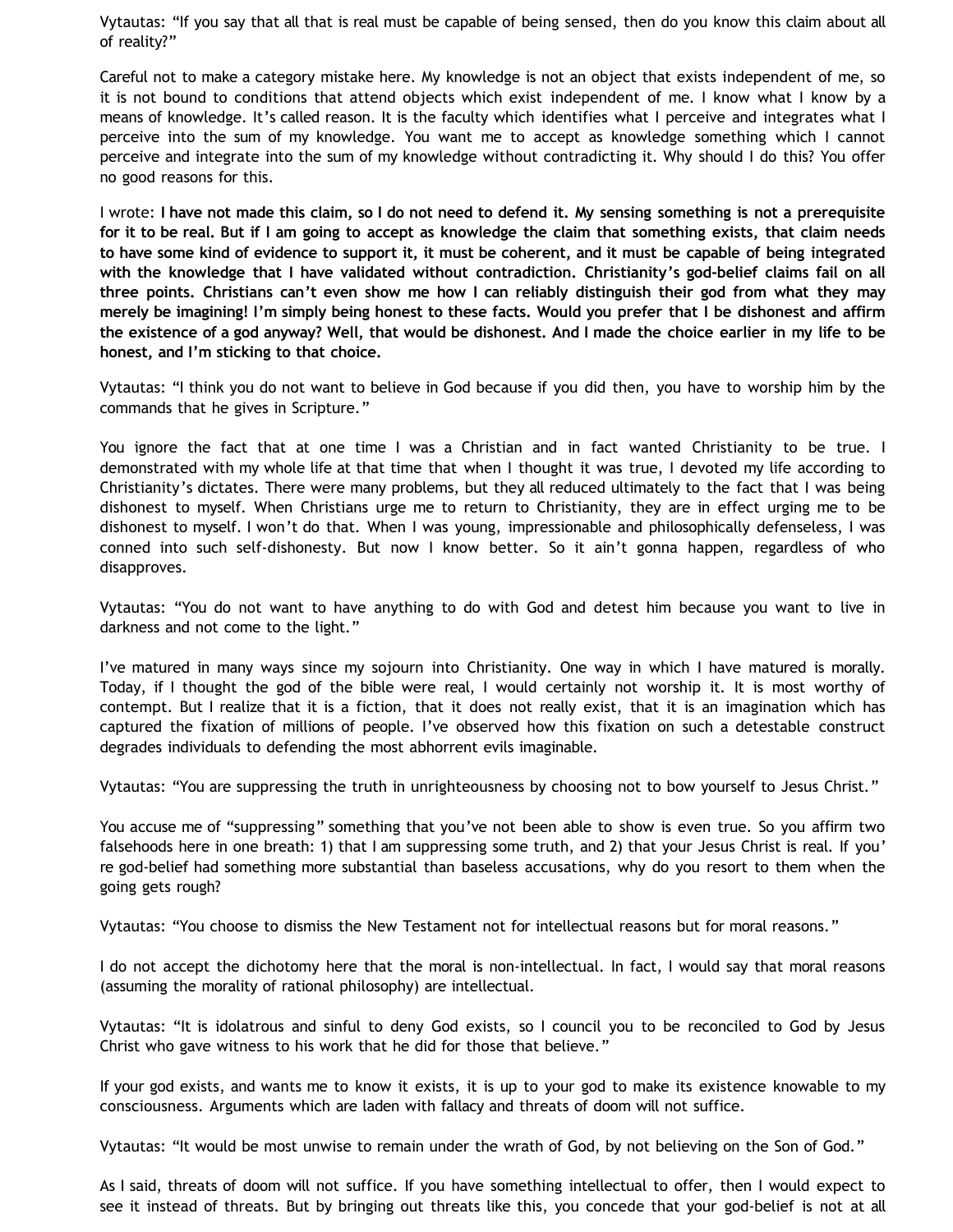rational. Knowledge is not validated by threats, and we do not acquire knowledge by means of threats. Also, knowledge is what I prize, while clearly Christianity prizes "belief." There is a profound difference, but typically Christians fail to make this distinction, just as they do between the real and the imaginary. I'm not afraid of your imaginary deity, Vytautas. Sick him on me all you want.

I wrote: **No. But do I need to have "sensed all of reality" to know that the unreal is unreal, that the imaginary is imaginary? I don't think so. Are you trying to find gaps in my knowledge? There are many; I was born ignorant, and I learn at my own, slow pace. Are you suggesting that I'll discover your god in the gaps of my knowledge? That would constitute a blatant appeal to ignorance. To claim knowledge on the basis of ignorance would be dishonest. Remember my commitment? Ain't happenin'.**

Vytautas: "I gave reasons for God's existence and defended the historicity of the New Testament. You gave Harry Potter, a story of a leprechaun, and Blakko in response, and I have answered these things above."

And I have answered your responses above. And still, you offer nothing to answer how I can distinguish between your god and what you may merely be imagining. In short, you offer nothing to demonstrate that your god is real. And when pressed on the matter, you resort to threats. That tells me all I need to know about your god-belief.

Vytautas: "But you do know God exists, since you try to deny him and say that you can imagine Blakko who has all the essential properties of God and say that he is only apart of your imagination."

I can imagine your god, yes. But again, the imaginary and the real are not the same thing. What I imagine is imagination; it is not real. To "know" your god, it would have to exist, and you've not shown that it exists. You've simply asserted that it exists, while failing to distinguish between your god and what you are imagining. I am right to dismiss it, even if you don't like it, even if you want to threaten me with some kind of eternal cosmic doom. Such a move only discredits your position.

Vytautas: "But if you allow for the possibility that God exist, then he exists necessarily, since he does not depend on anything for his existence."

And you've given me no reason to grant the possibility that your god exists. Is it possible that fallaciously derived conclusions are true? Not on their fallacious context. Is it possible that the imaginary and the real are the same? I certainly don't think so. Perhaps you do? Again, you give me no alternative to my own imagination as the means by which I can "know" your god. If I have to imagine it, then why would I accept as a possibility the idea that it actually exists? Blank out.

Vytautas wrote: **You will say no, but that everything that you have experienced is capable of being sensed.**

I responded: **Actually, I didn't say that. Put it this way. Suppose we had 150 different sense modalities instead of 5 (vision, hearing, taste, touch, smell). With 150 different sense modalities, we'd most likely perceive a lot more about our world than we do with the 5 we have now. But what would prevent someone from coming along and positing the existence of a being which we'd need a 151st sense modality to perceive? Since we don't have that missing 151st sense modality, we can't perceive it. So on what basis would we accept the claim that it exists? Simply because someone claims it is there? I'm not that gullible. Do you think I should be?**

Vytautas: "It does not matter how many senses you have because God cannot be sensed directly."

Exactly my point! No matter how many modes of sensation we might have, it will always be possible to posit the existence of something that exists beyond the reach of those sense modalities. We will always be able to imagine that there is something beyond the reach of our senses. And no matter what I imagine, I can say it exists beyond the reach of your consciousness, and on the basis of this supposition say you have no basis to dismiss its existence – for how could you know it doesn't exist if "by definition" it cannot be sensed? You have fallen for a big lie, Vytautas.

Vytautas: "We can look to creation, the Bible, and the light of nature in man to understand God."

I've already dealt with each of these points. And meanwhile, you've not provided an answer to my challenge which preserves any credibility on behalf of your god-belief.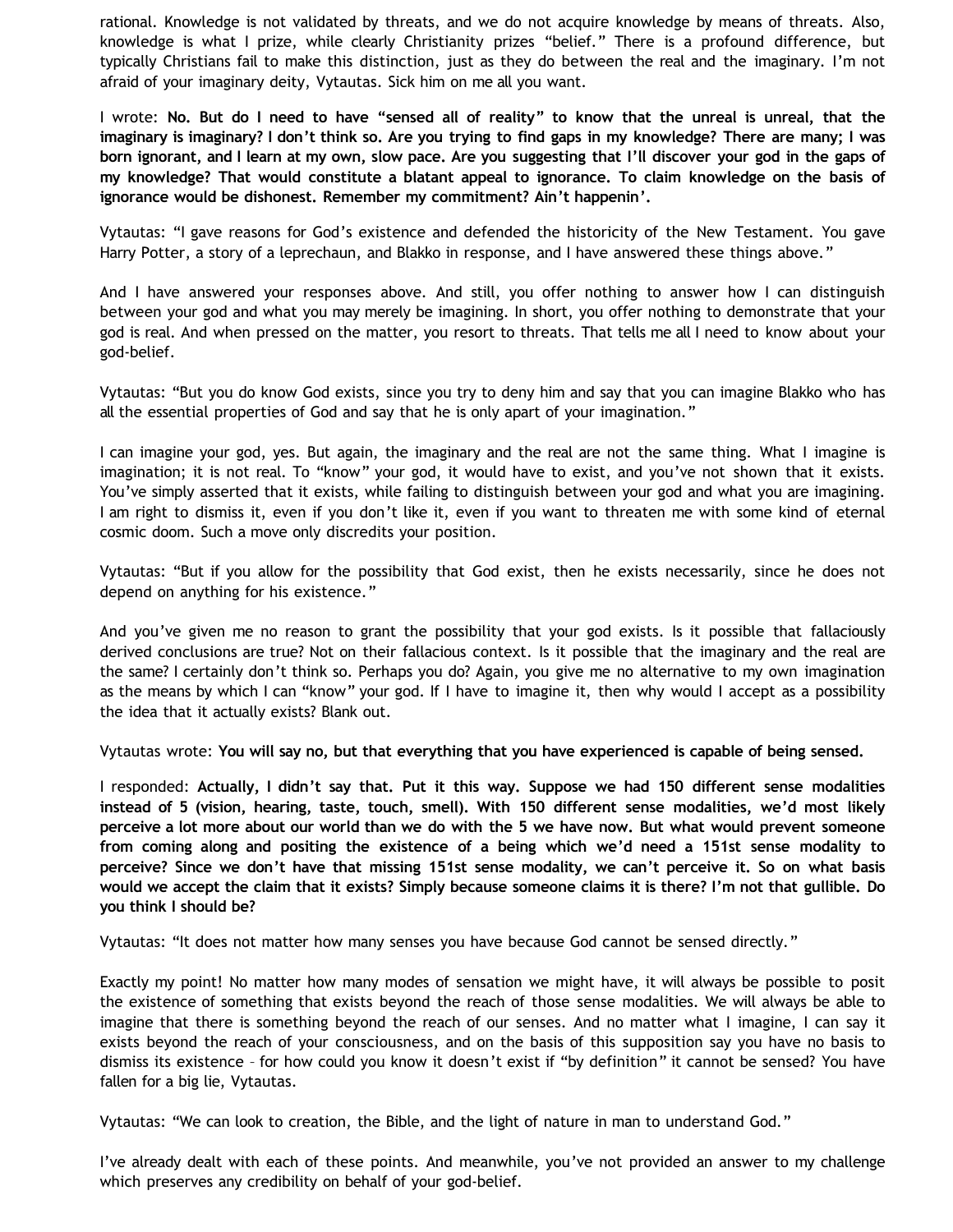Vytautas: "We should not deny the revelation that God has given to his creatures, since that would be immoral and against the law of God."

I have no problem "denying" the "revelation" of an imaginary being. It's good for the soul!

Vytautas wrote: **But God can be known to be real because by definition he is a necessary being, so God must exist.**

I responded: **So you're trying to define your god into existence now. You grant much power to your consciousness, Vytautas. I'm too honest to claim possession of such powers. Besides, your statement here is incoherent. Definition is a property of concepts, not of independently existing entities. Your god, if it were real, would not be a concept, but an independently existing being. Concepts are formed by human minds by integrating inputs perceived by their senses. By saying that your god can be defined, you're implicitly conceding that it is a construct of your mind, like concepts are. That is understandable if your god is imaginary. But if your god is real, you've just sold him out.**

Vytautas: "I am not claiming that once I define God, then God exists and comes into a point in time, since God is timeless."

No, I wouldn't expect you to make the error quite as blatant as this. But in terms of epistemological principles, as I explained, this is essentially what you are doing. You have stated in more ways than one that the meaning of the term 'God' is sufficient to indicate its actual existence. As I pointed out above, this is a perverse reversal. We don't do this with anything else that we discover in reality. Discovery comes first, and always by some objective means. Then we identify what we discover, and only then it can be integrated into the sum of our knowledge without contradicting it. But even here we sometimes make mistakes. In the case of your god, you performatively concede that it is imaginary because you've shown that you have the whole process bass-ackwards. You see, if you could explain how you have awareness of your god, how you discover its existence (not simply imagining it from the inputs found in a storybook), then we can investigate whether or not you've accurately identified what it is you call "God." You've identified it with several properties. If we can determine that what you've applied these properties to is actually real, then we can check out whether or not it actually possesses the properties you've attributed to it. So you're far from done, Vytautas. In fact, you 've not even gotten started. You simply claim that something exists. You don't even explain how you have awareness of it; in fact, it's not even clear whether or not you think you have awareness of it, since you've not made this point clear in your case.

Consider the case of [Christian believer Canon Michael Cole,](http://bahnsenburner.blogspot.com/2006/06/carr-vs-cole.html) who claims to have had a firsthand experience with his Jesus. No one else could see Jesus, but Cole was certain that Jesus was standing right there next to him. Where above you stated that "God cannot be sensed directly," Cole claims to have had direct awareness of his god. Of course, he does not identify the means by which he had this awareness. But he claims it nonetheless. For Cole, Jesus is a mood that came over him. He personifies this mood as if it were a living being existing independent of him, something he's somehow perceiving, even though he can identify no means by which he or anyone else could perceive what he claims to be perceiving. What we have here is an active imagination.

Vytautas: "My consciousness is just recognizing what has been revealed by God and to think analogically as God would want me to think, since we are made in his image."

Your consciousness is not guided by an epistemology which reliably distinguishes between the real and the imaginary. That is why you're having such a hard time with this.

Vytautas: "The concepts that we have are analogies to what actually exists."

Concepts are not analogies, they are integrations. Your "God" is neither concept nor analogy, but a fiction, a fantasy, a figment of your imagination which you have enshrined as an alternative reality to the reality which actually exists and which you perceive with your senses.

Vytautas: "If you say that a chair can be defined, you are implicitly conceding that it is a construct of your mind, like concepts are."

You need to be a little more careful here. When you say "a chair" here, are you referring to a specific concrete, such as the chair you're sitting on? That is not something we define. Are you referring to the